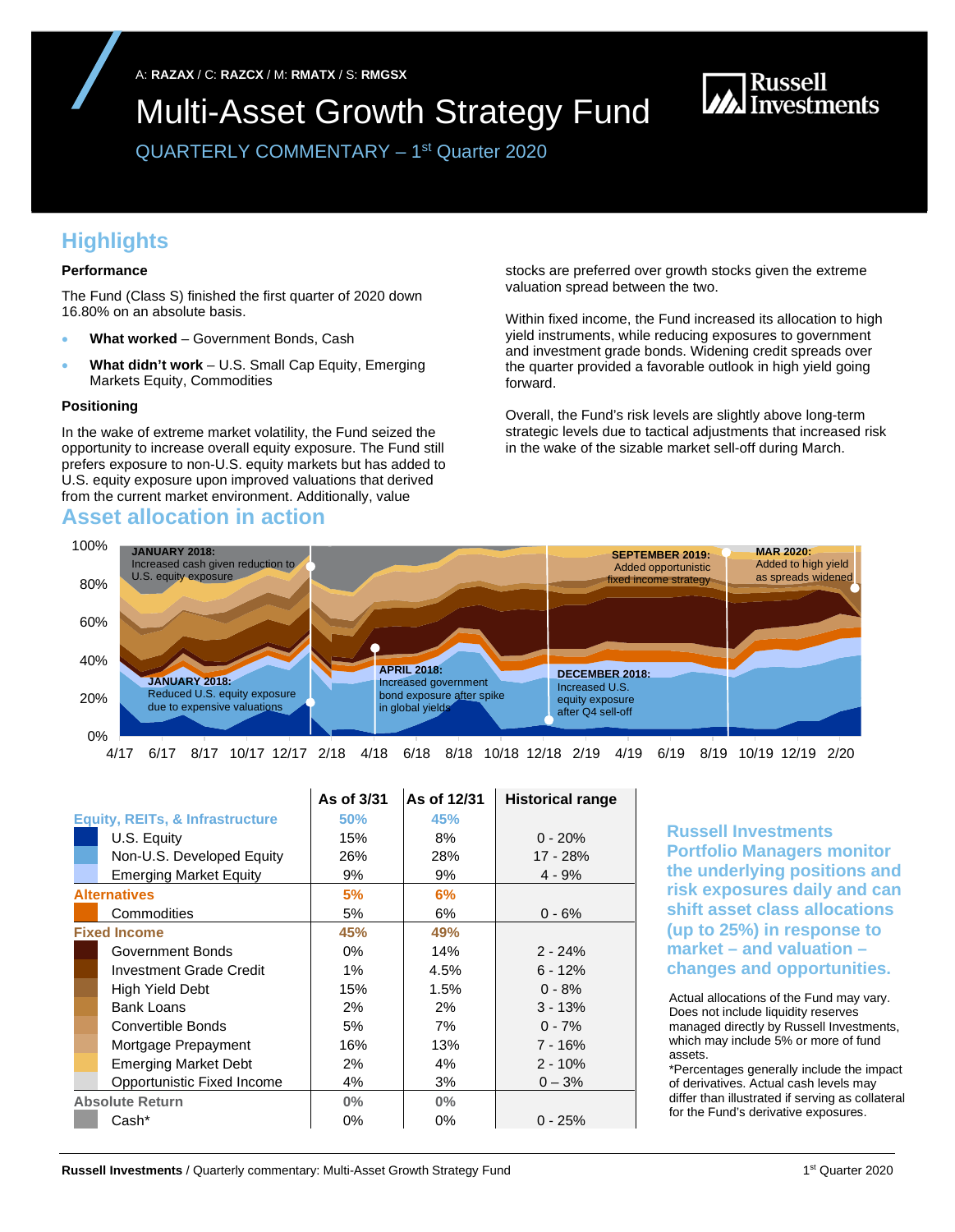

## **Performance review**

| As of March 31, 2020                                                    |            |             |            | Annualized (%) |            |                          |                          | <b>Annual Fund</b><br><b>Operating</b><br><b>Expenses Effective</b><br>03/01/2020 |         |                |
|-------------------------------------------------------------------------|------------|-------------|------------|----------------|------------|--------------------------|--------------------------|-----------------------------------------------------------------------------------|---------|----------------|
|                                                                         | 1<br>month | 3<br>months | <b>YTD</b> | 1<br>year      | 3<br>years | $5\phantom{1}$<br>years  | 10<br>years              | <b>Since</b><br><b>Inception</b><br>(3/7/17)                                      | Total ± | Net $\ddagger$ |
| Multi-Asset<br><b>Growth Strategy</b><br>Fund – Class $S^{\dagger,(a)}$ | $-12.55$   | $-16.80$    | $-16.80$   | $-14.64$       | $-3.02$    | $\overline{\phantom{a}}$ | $\overline{\phantom{a}}$ | $-2.70$                                                                           | 1.22    | 0.93           |
| <b>S&amp;P 500 Index</b>                                                | $-12.35$   | $-19.60$    | $-19.60$   | $-6.98$        | 5.10       | 6.73                     | 10.53                    | n/a                                                                               | n/a     | n/a            |
| Morningstar World<br>Allocation<br>Category                             | $-12.20$   | $-17.57$    | $-17.57$   | $-11.35$       | $-1.23$    | $-0.03$                  | 2.59                     | n/a                                                                               | n/a     | n/a            |

*Performance information is historical and does not guarantee future results. Investment return and principal value will fluctuate so that redeemed shares may be worth more or less than their original cost. Current performance may be lower or higher than the performance data quoted. Current to the most recent month-end performance for Russell Investments mutual funds is available by visiting: russellinvestments.com/us/funds/performance-prices.* 



Standard deviation is a statistical measure of the degree to which an individual value in a probability distribution tends to vary from the mean of the distribution. The greater the degree of dispersion, the greater the risk.

Max drawdown is the peak to trough decline during a specific record period of an investment or fund. It is usually quoted as the percentage between the peak to the trough.

Source: Russell Investments and Morningstar Direct

† Performance is net of fees for class shown.

‡ The Annual Net Operating Expense may be less than the Annual Total Operating Expense and represents the actual expenses expected to be borne by shareholders after application of: (a) a contractual cap and reimbursement on expenses through February 28, 2021. These contractual agreements may not be terminated during the relevant periods except at the Board of Trustee's discretion. Details of these agreements are in the current prospectus. Absent these reductions, the Fund's returns would have been lower.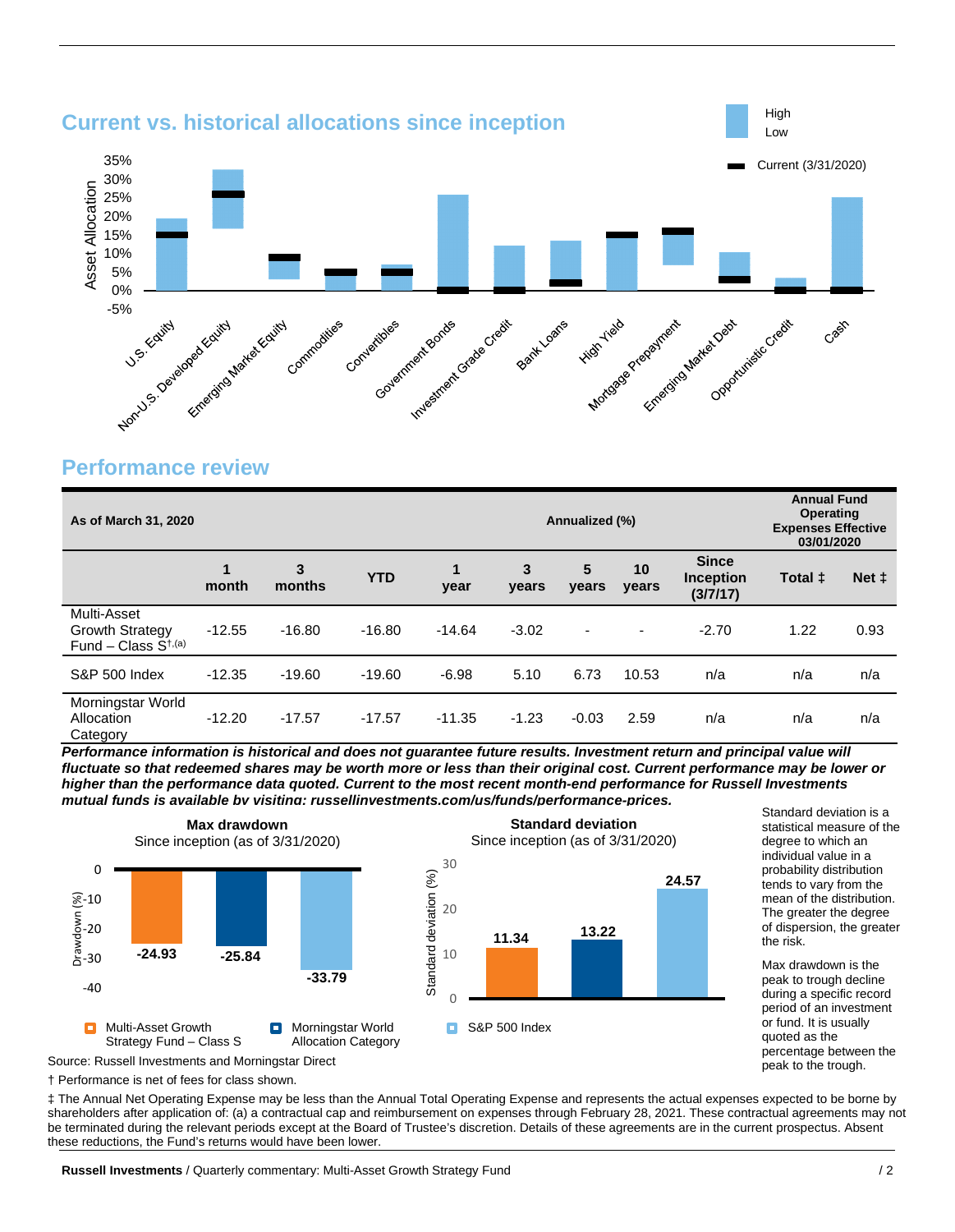# **About the Fund**

### **Investment goal**

The Fund seeks to achieve equity-like returns over the long term, but with a less volatile investing experience, particularly on the downside.

### **Fund highlights**

- **Broadly diversified** to access multiple sources of return and limit the frequency and magnitude of portfolio declines
- **Access to high conviction, third-party money managers** who Russell Investments has researched and identified
- **Dynamically managed** for changing market conditions

# **Manager spotlight**



**Asset class:** Fixed Income **Role:** Mortgages/Opportunistic fixed income

#### **What this manager brings to the Fund**

Putnam brings two strategies to the Fund: a mortgage strategy and an opportunistic fixed income strategy. Putnam's mortgage strategy seeks to generate return by capturing yield and capital appreciation from investments in mortgage credit as well as by seeking opportunities in the more interest rate sensitive agency mortgage derivatives. These two styles of mortgage securities tend to diversify one another and lead to better risk-adjusted performance. Putnam will utilize derivatives to implement its investment strategy. Putnam's opportunistic fixed income strategy—which is a tail-risk hedging strategy against risk-off market events and subsequent flight to fixed income securities—is designed to benefit from increases in interest rate volatility.

### **Russell Investments' Manager Analysis**

Putnam's mortgage strategy is managed by Michael Salm, co-Head of Fixed Income Investments. Mike also manages the opportunistic fixed income strategy, together with Matthew Walkup and James Wang, two macro strategists. Mike's knowledge of the agency derivatives markets and ability to express prepayment views therein are among the best in the markets. Russell Investments also believes Putnam's capabilities for rotating between prepayment sectors are elite in the traditional fixed income space and that Putnam has a good understanding of complementary risks in the securitized markets. Russell Investments views Michael as a thoughtful and experienced fixed income investor with in-depth knowledge in derivatives and volatility markets.

### **Manager allocation**

**The percentages below represent the target allocation of the Fund's assets to each money manager's strategy and Russell Investment Management, LLC (RIM). This does not include liquidity reserves managed directly by Russell Investments, which may constitute 5% or more of fund assets at any given time.**

| <b>Firm Name</b>                                   | <b>Role</b>                          | <b>Target</b><br><b>Allocation</b> | Year<br><b>Assigned</b> |
|----------------------------------------------------|--------------------------------------|------------------------------------|-------------------------|
| Atlantic Investment Management, LLC *              | Global Equity - All Cap Value        | 4.0%                               | 2018                    |
| Boston Partners Global Investors, Inc. *           | U.S. Equity - Small Cap Value        | 3.0%                               | 2017                    |
| Cohen & Steers Capital Management, Inc. +*         | <b>Global Real Estate Securities</b> | 6.0%                               | 2017                    |
| First Sentier Investors (Australia) Limited *3     | <b>Global Listed Infrastructure</b>  | 6.0%                               | 2017                    |
| <b>GLG LLC</b>                                     | <b>Emerging Markets Debt</b>         | 7.0%                               | 2017                    |
| Hermes Investment Management Limited               | High Yield Debt                      | 7.0%                               | 2017                    |
| Invesco Advisers, Inc.* <sup>2</sup>               | Global equity - All Cap Value        | 2.5%                               | 2017                    |
| Kopernik Global Investors LLC *                    | Global Equity - All Cap Value        | 2.5%                               | 2017                    |
| Levin Easterly Partners LLC*1                      | U.S. Equity - Large Cap Value        | 2.5%                               | 2017                    |
| Oaktree Capital Management, L.P.                   | Convertibles                         | 6.0%                               | 2017                    |
| Putnam Investment Management, LLC                  | Mortgages/Opportunistic Fixed Income | 16.0%                              | 2017                    |
| RiverPark Advisors, LLC *                          | U.S. Equity - Large Cap Growth       | 4.0%                               | 2017                    |
| Sompo Japan NipponKoa Asset Management Co., Ltd. * | Japan Equity - Large Cap Value       | 3.0%                               | 2017                    |
| First Eagle Alternative Credit, LLC <sup>4</sup>   | <b>Bank Loans</b>                    | 7.0%                               | 2017                    |
| Russell Investment Management, LLC (RIM)**         | <b>Positioning Strategies</b>        | 23.5%                              | 2018                    |